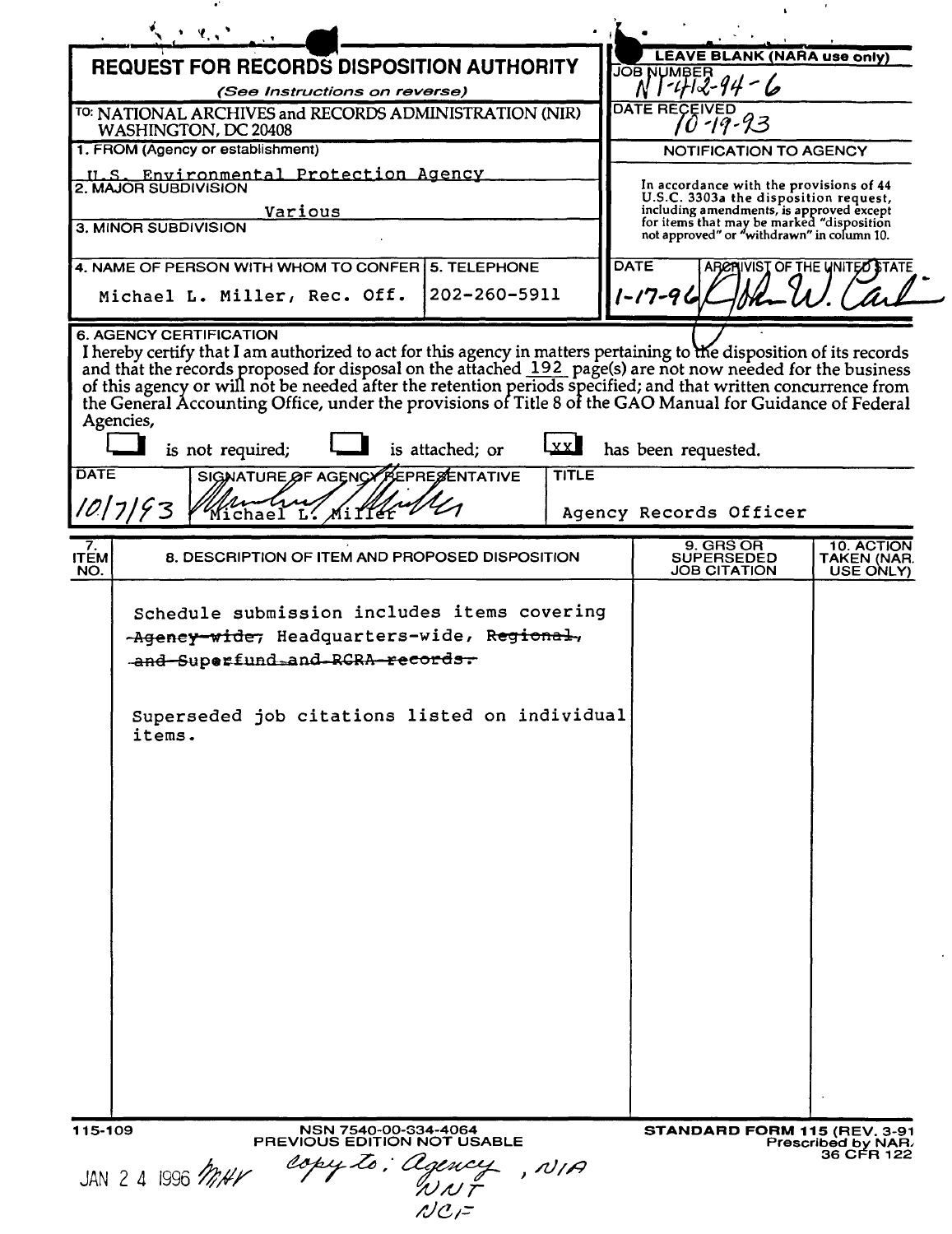

'I

 $\mathbf{A}$ 

#### EPA SERIES NO. 0808

#### u. S. EPA RECORDS CONTROL SCHEDULE

) SERIES TITLE: Local Government Reimbursement Program

PROGRAM: Superfund

EPA SERIES NO: 080H

NARA SCHEDULE NO. N1-412-94-6/1 (Use this number to retire records to the FRC)

APPLICABILITY: Headquarters

#### *IDENTIFYING INFORMATION:*

DESCRIPTION: The Local Government Reimbursement Program provides financial assistance to local governments responding to releases of hazardous substances. When a local government has conducted an emergency response action and is unable to recover costs in accordance with 40 CFR 310, an application may be submitted to EPA for reimbursement, up to \$25,000. (This program differs from a grant in that the local government later recovers costs and must return the reimbursed funds to EPA.) Records include general information and cost documentation on the release, the application for reimbursement, records of reimbursement, and rejected and accepted applications.

ARRANGEMENT: Arranged by application number.

Case files

TYPE OF RECORDS: SPECIFIC RESTRICTIONS: **None** 

MEDIUM: VITAL RECORD: Paper, forms

FUNCTIONS SUPPORTED: Program operations

SPECIFIC LEGAL REQUIREMENTS: Superfund Amendments and Reauthorization Act of 1986, Section 123 40 CFR 310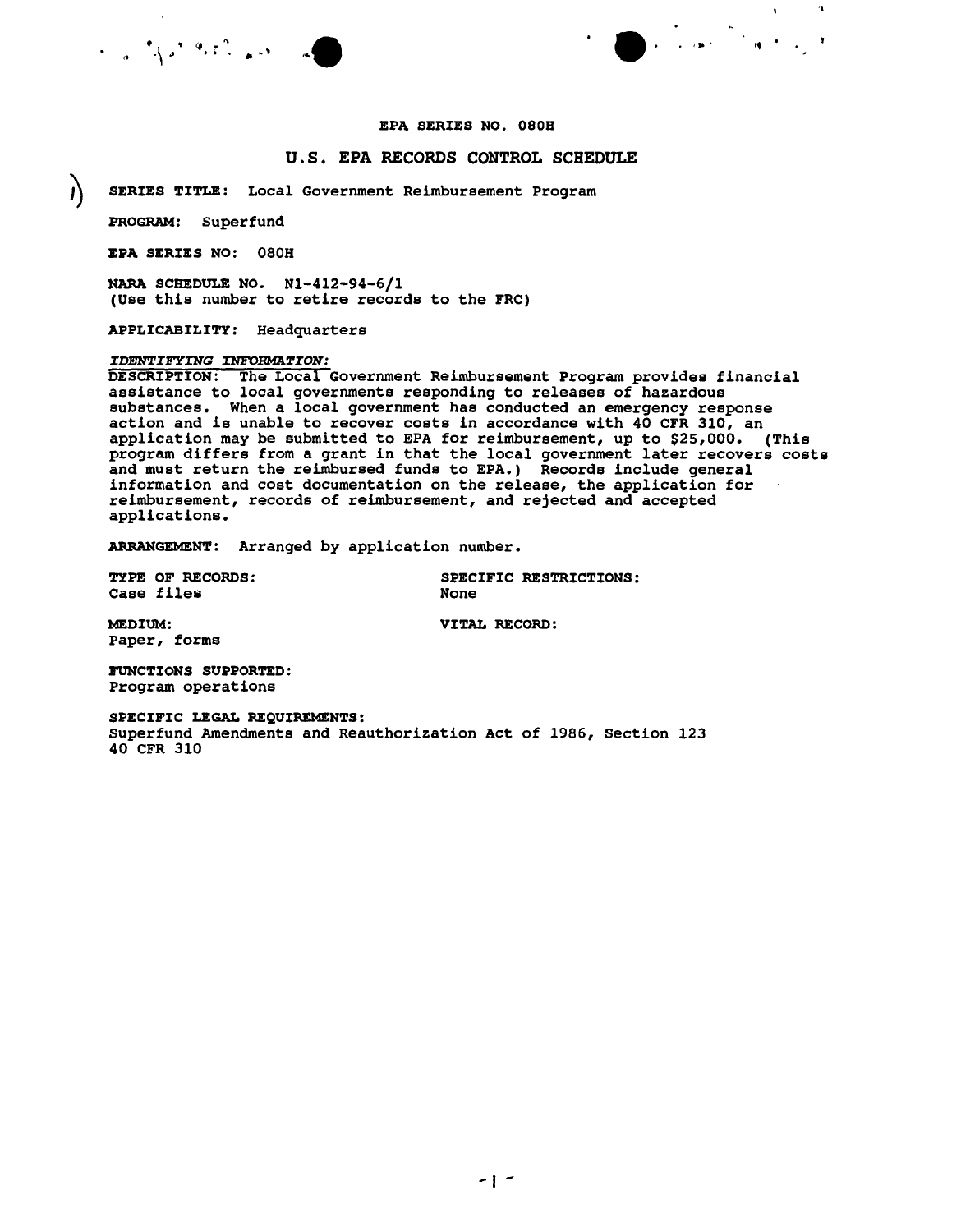

EPA SERIES NO. 080H

*DISPOSITION INFORMaTION:* Disposable

TRANSFER TO FRC PERMITTED:<br>Yes

 $\mathbf{A}$ 

FILE BREAK INSTRUCTIONS: Break file immediately after closeout of the reimbursement.

DISPOSITION INSTRUCTIONS: Retain in office at least 1year after file break, then retire to FRC. Destroy 30 years after file break.

*APPLICATION GUIDANCE:*

REASONS FOR DISPOSITION: These records are necessary for litigation and cost recovery support.

AGENCY-WIDE GUIDANCE: Records in this series differ slightly from Grants and other Program support Agreements - Superfund site Specific, EPA OOlA, because the reimbursement is not considered a grant. Reimbursements under this program must be repaid to EPA only if the recipient is able to recover the costs. The retention of these records reflects their value to cost recovery support.

Pursuant to the local government reimbursement program, the local government recipient of funds must maintain their files on the response action for 10 years. At that time, the local government must offer the records to EPA before destruction. Typically, these records will include more detailed technical records relating to the incident and response action. EPA will review the files for enforcement value and determine whether they warrant integration and retention with the EPA portion of the file.

Copies of documents from this series may be retained in related series such as Cost Recovery Records, EPA 024A, and disposed of with the related series. All other copies may be destroyed when no longer needed.

PROGRAM OFFICE GUIDANCE/DESCRIPTIVE INFORMATION:

| CUSTODIAL INFORMATION:                                    |                                                                                  |
|-----------------------------------------------------------|----------------------------------------------------------------------------------|
| <b>CONTROLLING UNIT:</b>                                  | CONTACT POINT:                                                                   |
| Name: Response Standards<br>Criteria Branch               | Name: John Ferquson                                                              |
| <b>Location: EPA Headquarters</b>                         | Mail Code: 5202-G                                                                |
| Inclusive Dates:                                          | <b>Telephone: 703-603-8712</b>                                                   |
| Volume on Hand (Feet): 4                                  | Office: OSWER/OERR/ERD/RSCB/RPGSS                                                |
| Annual Accumulation: 1 ft.<br>(feet or inches)            | Room:                                                                            |
| CONTROL INFORMATION:<br>RELATED ITEMS: EPA 001A, EPA 024A |                                                                                  |
| PREVIOUSLY APPROVED BY<br>and be and 6, in part           | NARA SCHEDULE NOS: #61-412-85-10/9, NC1-412-85-18/2 and 24, NC1-412-85-25/5a- Sd |
| Approval<br>Approval                                      | Last<br>Entry                                                                    |

| Approval        | Approval  | Entry       | Last            |
|-----------------|-----------|-------------|-----------------|
| <b>Date EPA</b> | Date NARA | <b>Date</b> | <b>Modified</b> |
|                 |           | 6/8/92      | 3/6/95          |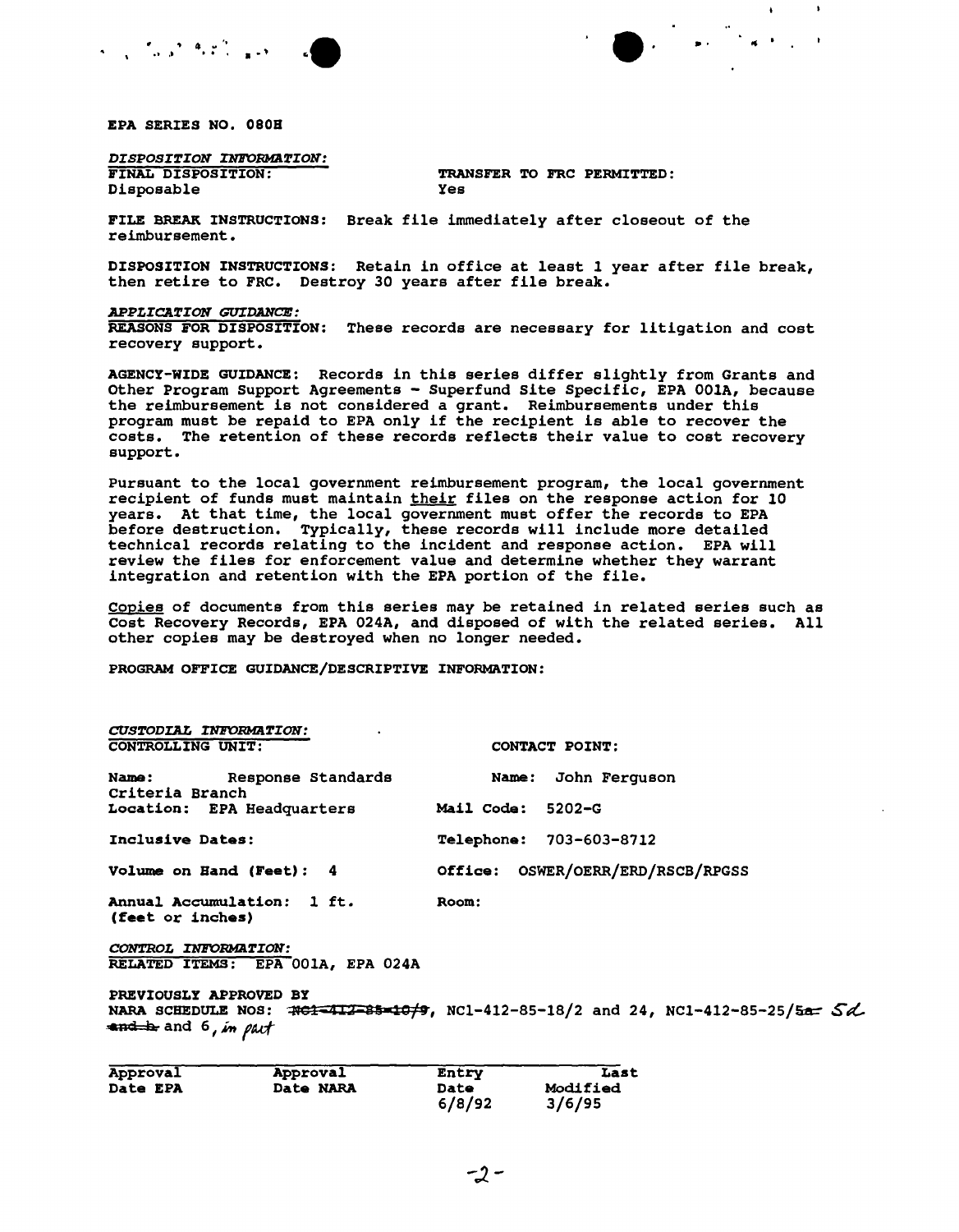

### U.s. EPA RECORDS CONTROL SCHEDULE

• It • .. **·e** e'

SERIES TITLE: Program Development Files of Headquarters Offices

PROGRAM: All Programs

EPA SERIES NO: 143H

NARA SCHEDULE NO. Nl-412-94-6/2 (Use this number to retire records to the FRC)

APPLICABILITY: Headquarters

#### *IDENTIFYING INFORMATION:*

DESCRIPTION: Consists of records related to the development of policies and programs. Records consist of noncontrolled correspondence, briefing books and papers, issue papers and reports relative to policy, strategy, program control, research priorities, legislative priorities, unpublished directives and policy guidance documents, and other related records that document the development of the program, program priorities and objectives, program planning, and similar topics.

ARRANGEMENT: Arrangement varies.

TYPE OF RECORDS: SPECIFIC RESTRICTIONS: Correspondence/subject files

None

 $\Lambda$  .

Paper

MEDIUM: VITAL RECORD:  $N<sub>O</sub>$ 

FUNCTIONS SUPPORTED: Program development

SPECIFIC LEGAL REQUIREMENTS: None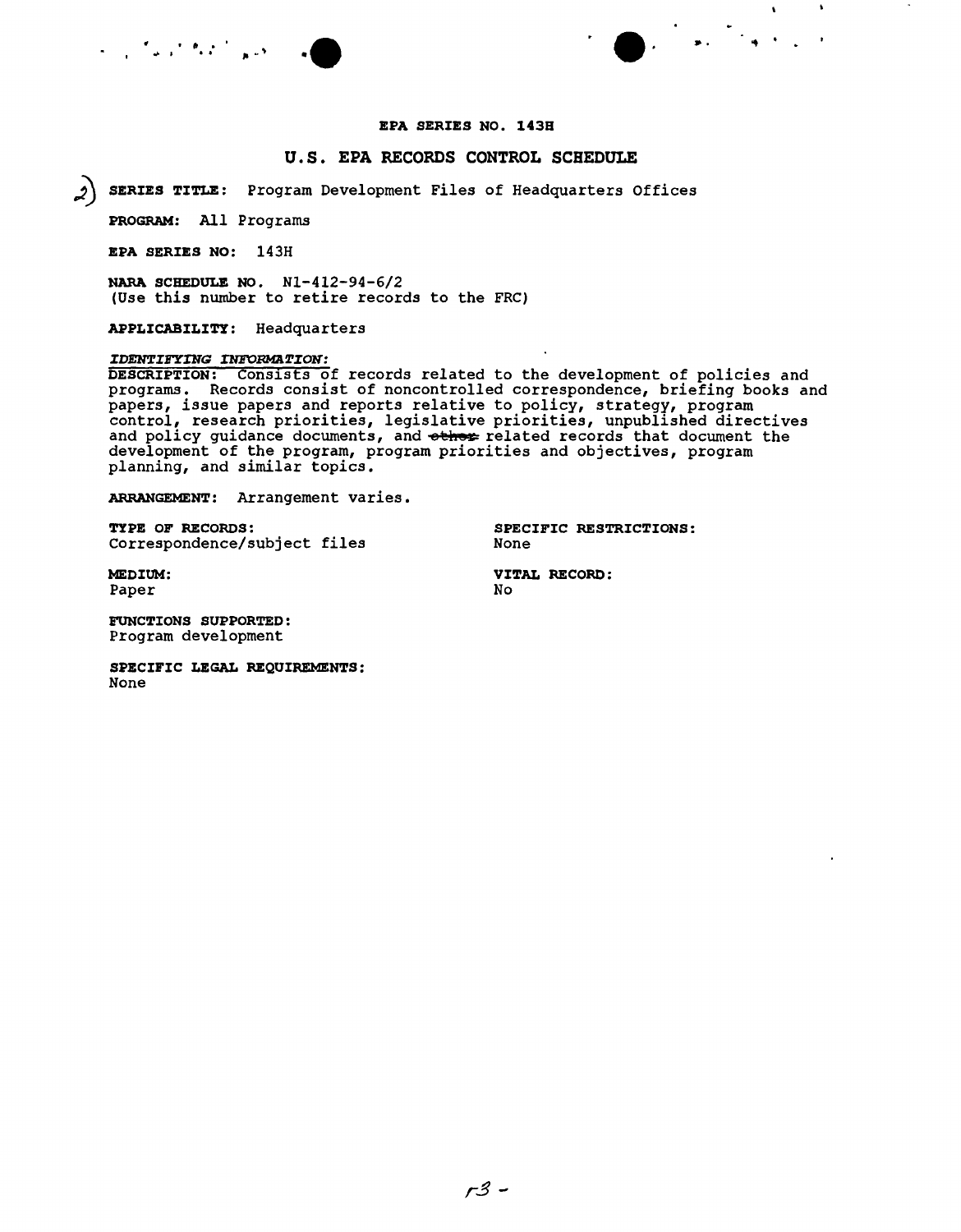



EPA SERIES NO. 143B

*DISPOSITION INFORMATION:*<br>FINAL DISPOSITION: Permanent

TRANSFER TO FRC PERMITTED:<br>Yes

FILE BREAK INSTRUCTIONS: Break file annually; bring forward active material.

DISPOSITION INSTRUCTIONS: Keep inactive records *in* office for at least 3 years after file break, then retire to FRC. Transfer to the National Archives in 5 year blocks when the most recent record *is* 20 years old.

#### *APPLICATION GUIDANCE:*

REASONS FOR DISPOSITION: This item replaces several previously approved items and coverage has been expanded to Headquarters-wide coverage with consistent retention.

AGENCY-WIDE GUIDANCE: This item covers the program development subject files which are generally held by officials holding the following offices: EPA Administrator, Deputy Administrators, Assistant and Associate Administrators, Office of General Counsel, Office of Inspector General, Administrative Law Judge, and Headquarters Office Directors. Background and supporting information maintained *in* other offices should be pulled together and retired as a unit with the material for the above-named officials.

These files contain materials documenting the development of new programs, major shifts *in* the focus of existing programs, and new initiatives. Records relating to the conduct of performance, progress and problems analysis of the environmental programs regulated by specific environmental statutes are scheduled as EPA 257H - Program Analysis Files. Records that document the ongoing management of the program should be disposed of in accordance with EPA 006A. Routine administrative materials should be disposed of in accordance with the NARA General Records Schedules or EPA 110A. Published directives and policy guidance documents are covered *in* EPA 007A. pilot Projects are covered *in* EPA 099A.

Similar program development files of Regional offices are scheduled as EPA I26R.

#### PROGRAM OFFICE GUIDANCE/ DESCRIPTIVE INFORMATION:

Office of Research and Development - Includes Research Program Management Files and Planned Program Accomplishments, Project Descriptions, and Output Plans.

| CUSTODIAL INFORMATION:                                                                                                                                                        |                   |
|-------------------------------------------------------------------------------------------------------------------------------------------------------------------------------|-------------------|
| CONTROLLING UNIT: Multiple units CONTACT POINT:                                                                                                                               |                   |
| Name:                                                                                                                                                                         | Name:             |
| Location:                                                                                                                                                                     | <b>Mail Code:</b> |
| Inclusive Dates:                                                                                                                                                              | <b>Telephone:</b> |
| Volume on Hand (Feet):                                                                                                                                                        | Office:           |
| Annual Accumulation:<br>(feet or inches)                                                                                                                                      | Room:             |
| CONTROL INFORMATION:<br>RELATED ITEMS: EPA 006A, EPA 099A, EPA 110A, EPA 126R, EPA 257H                                                                                       |                   |
| PREVIOUSLY APPROVED BY<br>NARA SCHEDULE NOS: NC1-412-85-2/2, NC1-412-85-3/3, NC1-412-85-4/3,<br>$NC1-412-85-6/3$ , $NC1-412-85-7/3$ , $NC1-412-85-10/3$ , $Rc1=412-85-12/3$ , |                   |

*}Jtl''II:2 -1C,-IS"jd-.*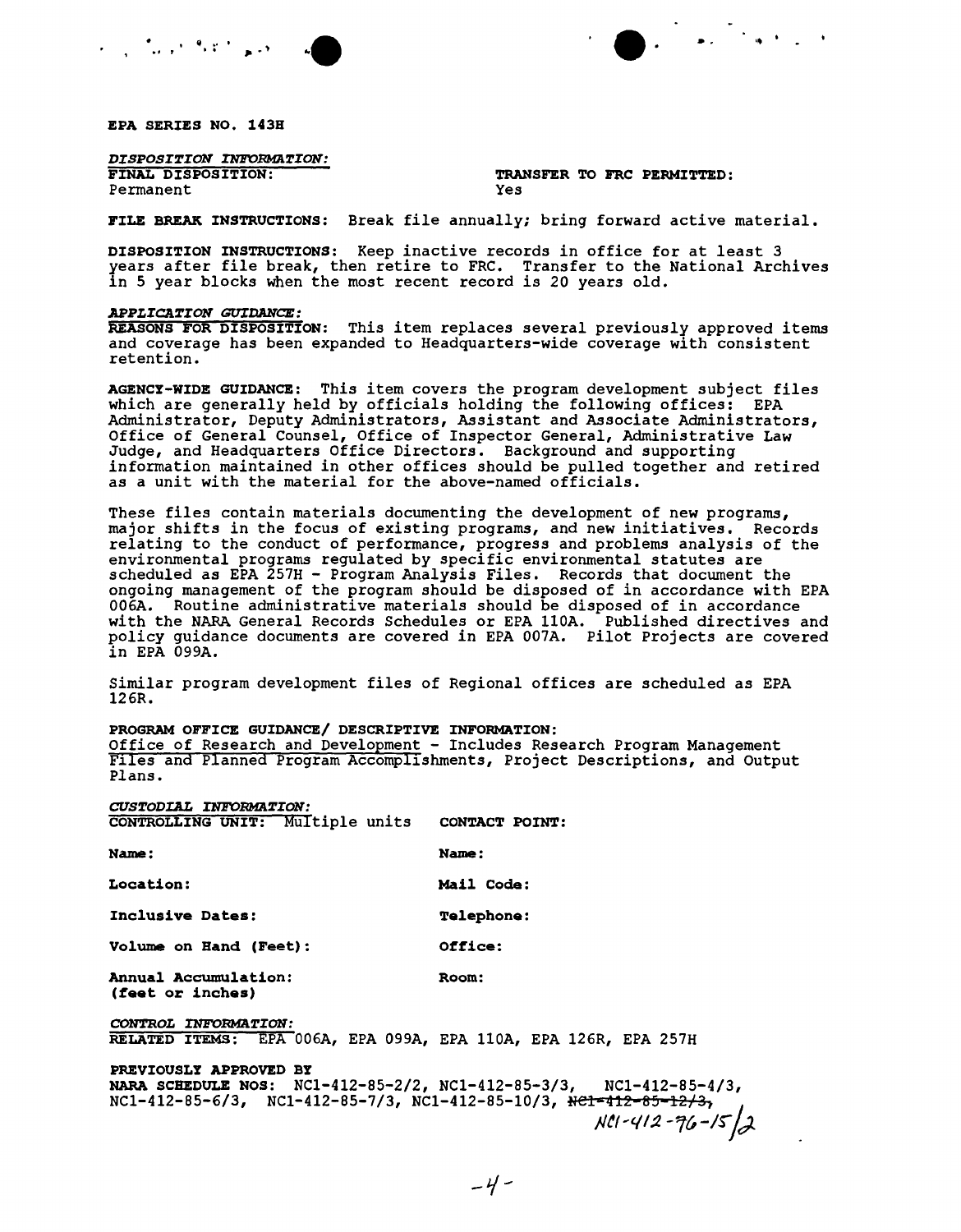EPA SERIES NO. 143H<br>
NC1-412-85-13/3, NC1-412-85-14/3, NC1-412-<del>85-15/1</del>a, NC1-412-85-16/3,<br>
NC1-412-85-22/7a and 24a, NC1-412-85-24/51, N1-412-86-1/3, N1-412-86-3/3,<br>
N1-412-87-2/3, N1-412-87-4/3, N1-412-87-5/3, NCl-4/4.

| Approval        | Approval  | Entry       | Last     |
|-----------------|-----------|-------------|----------|
| <b>Date EPA</b> | Date NARA | <b>Date</b> | Modified |
|                 |           | 8/26/91     | 3/10/95  |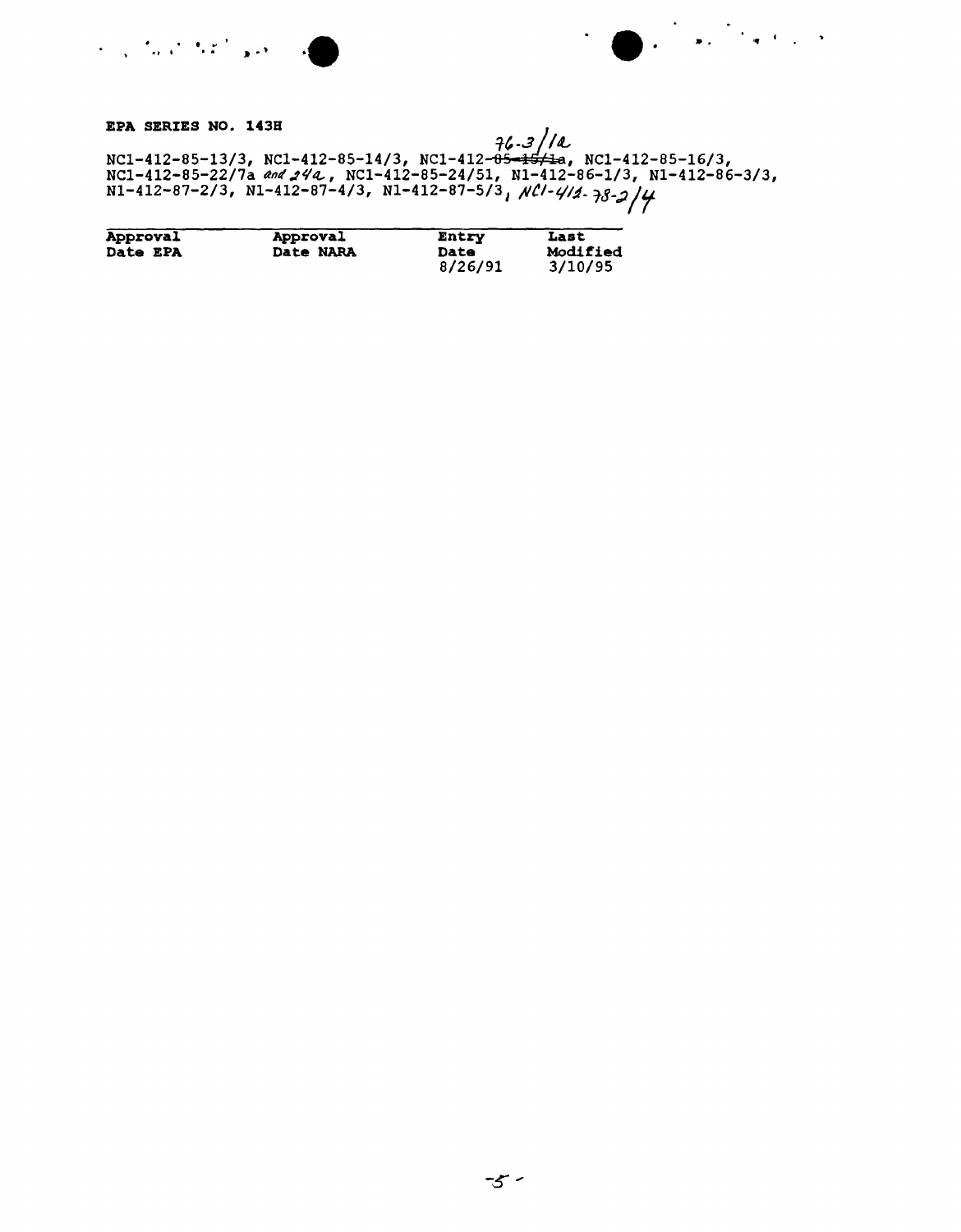

### U.S. EPA RECORDS CONTROL SCHEDULE

3) SERIES TITLE: Regional Oversight and Coordination Files

PROGRAM: All Programs

EPA SERIES NO: 255H

NARA SCHEDULE NO. N1-412-94-6/ $\neq$  3 (Use this number to retire records to the FRC)

APPLICABILITY: Headquarters

#### *IDEN'rIHTING INrORMA~ION:*

DESCRIPTION: Conta~ns records generated by Headquarters program offices *in* conducting oversight of Regional program operations. Includes program implementation reports; inspections; correspondence; reviews and comments on Regional program activities including reviews of data reporting; general and facility specific permits; corrective actions and enforcement; Regional reports and management analyses, internal Agency memoranda regarding State authorization programs, and other related records and reports required by specific environmental statutes.

ARRANGEMENT: Arrangement varies.

TYPE OF RECORDS: SPECIFIC RESTRICTIONS:<br>
Case file<br>
Confidential Business Confidential Business Information Enforcement Sensitive Information

MEDIUM: VITAL RECORD:<br>Paper, photographs, Wo Paper, photographs, publications, reports, maps and architectural materials, forms

FUNCTIONS SUPPORTED: Program management

 $\mathbf{I}$ 

SPECIFIC LEGAL REQUIREMENTS: Varies according to statute

 $\overline{t}$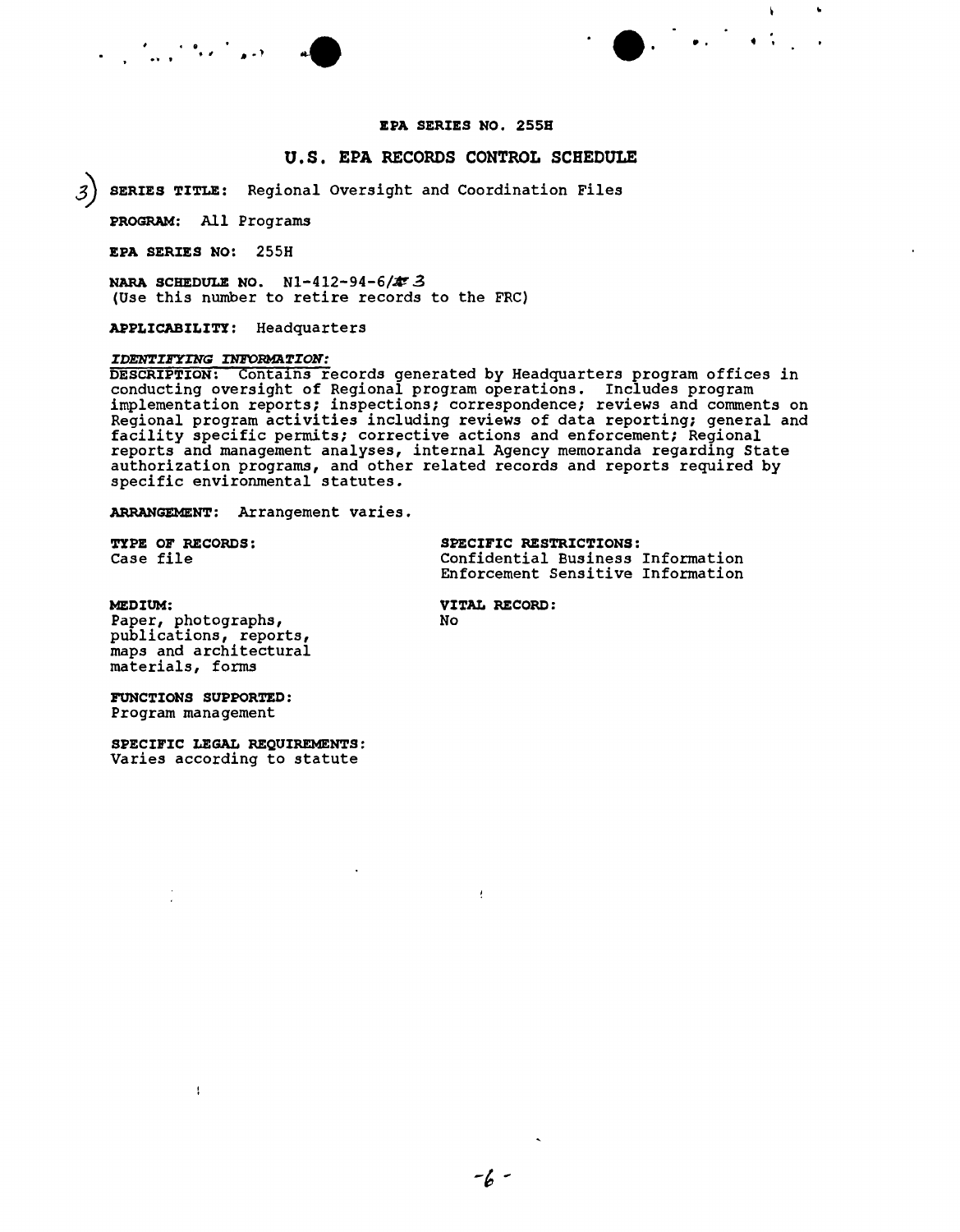

# *DISPOSITION INFORMATION:*<br>FINAL DISPOSITION:

Disposable

TRANSFER TO FRC PERMITTED:<br>Yes

FILE BREAK INSTRUCTIONS: Break *file* at the end of the fiscal year; *bring* forward active materials.

DISPOSITION INSTRUCTIONS: Keep inactive materials *in* office for at least 1 year after file break, then retire to FRC. Destroy 6 years after file break.

. .' .. . **.. ' ...** <sup>t</sup> •>

#### *APPLICATION GUIDANCE:*

REASONS FOR DISPOSITION: *This* item *combines* several *items* from *specific* program offices most of which *required* a 6 year retention and extends coverage to all Headquarters programs. This item also includes Headquarters involvement *in* facility specific activities made at the request of the Regional offices. *Since* the last revision of EPA schedules, authority over facility specific programs has been delegated to the Regions and are being rescheduled to reflect this change of records *responsibilities.* Coverage has been extended to include Headquarters coordination functions found *in* the previously scheduled *items* and Headquarters review of Regional *activities* at specific *sites* not previously scheduled.

AGENCY-WIDE GUIDANCE: This *item* applies to all Headquarters program offices responsible for conducting oversight of Regional activities. The office conducting this function *is* responsible for *retiring* these records to the Federal Records Center. All other copies of these records can be destroyed when no longer needed.

Program and Program Activity Evaluation Reports maintained by OPPE are scheduled as EPA 193H. See EPA 257H for Program Analysis Files. *Routine* materials related to ongoing management of programs should be disposed of *in* accordance with EPA 006A. Program Development *Files* are scheduled as EPA 126R and EPA 143H.

As required by 36 CFR 1228.58, records with special *restrictions* such as confidential business *information* (CBl) or those exempted from disclosure by statute such as the PrivacyAct must be shredded or otherwise *definitively* destroyed with witness disposal for records destroyed by contractors.

PROGRAM OFFICE GUIDANCE/ DESCRIPTIVE INFORMATION: Previous schedule items combined into *this* schedule were for the following programs: Federal Activities, Regional Operations, Water, Solid Waste, and Emergency and *Remedial* Response. *Specific item* numbers are cited below.

## *CUSTODIAI. INFORMaTION:*

| <b>CONTROLLING UNIT:</b> Multiple units         | CONTACT POINT:    |
|-------------------------------------------------|-------------------|
| <b>Name:</b>                                    | Name:             |
| <b>Location:</b>                                | Mail Code:        |
| Inclusive Dates:                                | <b>Telephone:</b> |
| <b>Volume on Hand (Feet):</b>                   | Office:           |
| <b>Annual Accumulation:</b><br>(feet or inches) | Room:             |
| CONTROL INFORMATION:                            |                   |

RELATED ITEMS: EPA 006A, EPA 126R, EPA 143H, EPA 193H, EPA 257H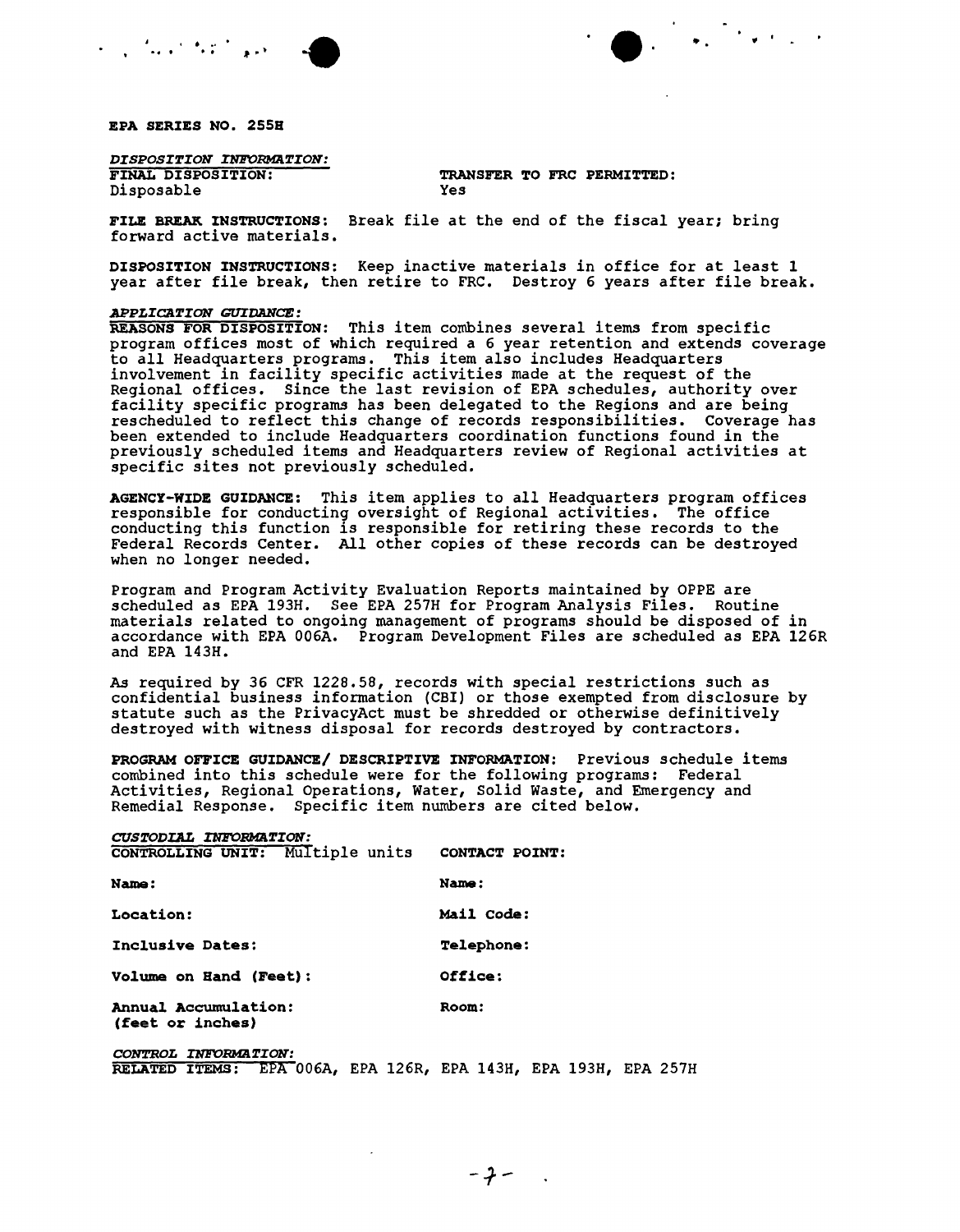EPA SERIES NO. 255H

PREVIOUSLY APPROVED BY<br>NARA SCHEDULE NOS: NC1-412-84-1/18a and 19b, N<del>C1-412-85-3/8, NC1-412-85-6/1</del>7,  $-$ <del>NC1-412-85-7/15, 19, and 2</del>0; NG1-41<del>2-85-10/12</del><br>NCl - 412-85-7/15, 19, and 20; NG1-412-85-10/12

| Approval        | Approval         | Entry   | Last     |
|-----------------|------------------|---------|----------|
| <b>Date EPA</b> | <b>Date NARA</b> | Date    | Modified |
|                 |                  | 3/30/92 | 12/15/94 |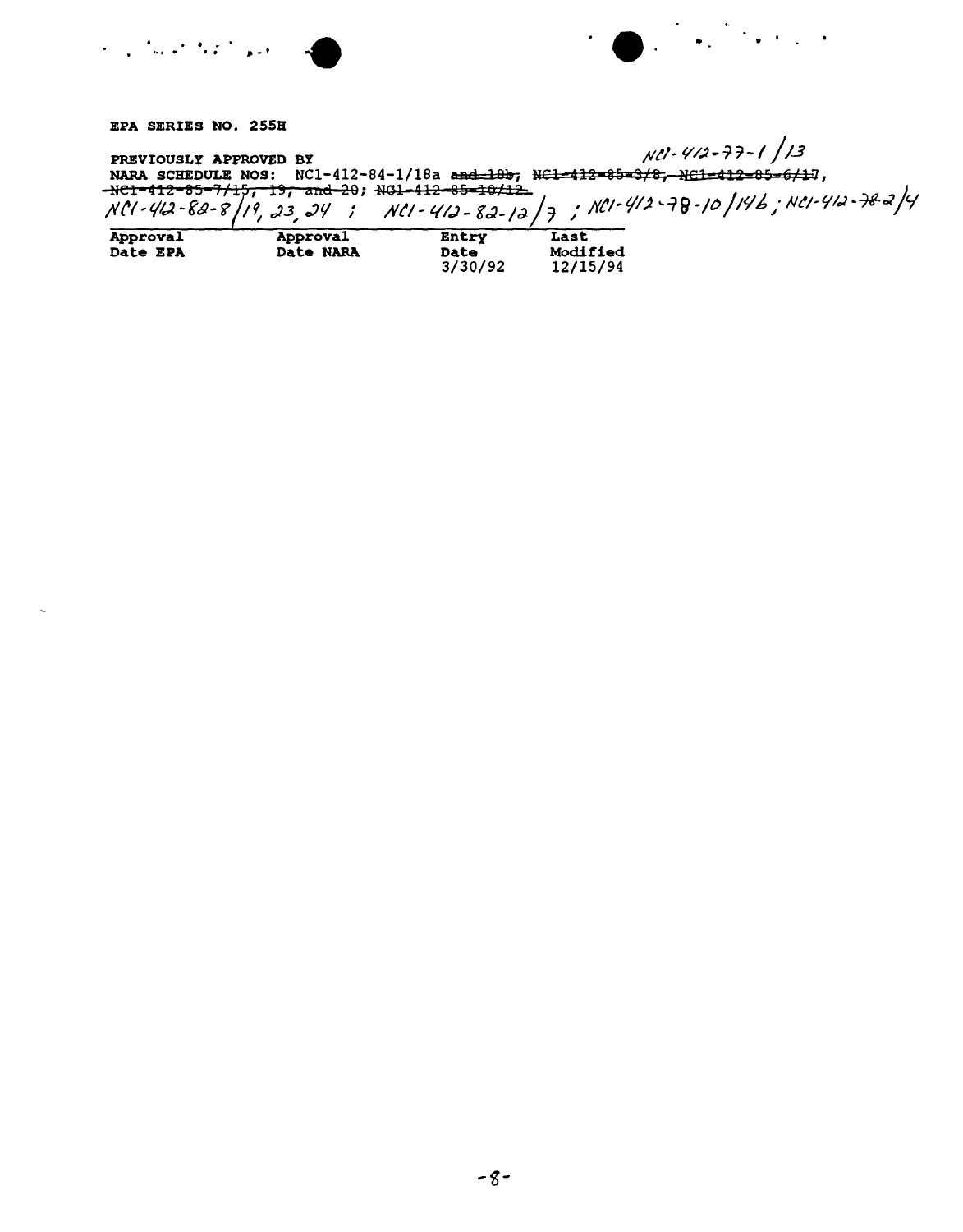



#### EPA SERIES NO. 256B

#### u. S. EPA RECORDS CONTROL SCHEDULE

SERIES TITLE: Import and Export Notifications

PROGRAM: RCRA

EPA SERIES NO: 256H

NARA SCHEDULE NO.  $N1-412-94-6/59$ (Use this number to retire records to the FRC)

APPLICABILITY: Headquarters

#### *IDENTIFYING INFOmfAI'ION:*

DESCRIPTION: Contains records documenting the decisions regarding the importation of hazardous waste into the united States and the exportation of hazardous waste to foreign countries. Records include the notification to export/import filed by a facility, correspondence to the country involved and responses, Acknowledgement of Consent letters to the facility allowing or denying import or export, and related reports required by regulations.

ARRANGEMENT: Arranged alphabetically by facility name.

TYPE OF RECORDS: SPECIFIC RESTRICTIONS: Case files Confidential Business Information Enforcement Sensitive Information

MEDIUM: VITAL RECORDS: Paper, forms

FUNCTIONS SUPPORTED: Program operations

 $\ddot{\phantom{a}}$ 

SPECIFIC LEGAL REQUIREMENTS: Resource Conservation and Recovery Act, as amended 40 CFR 260-270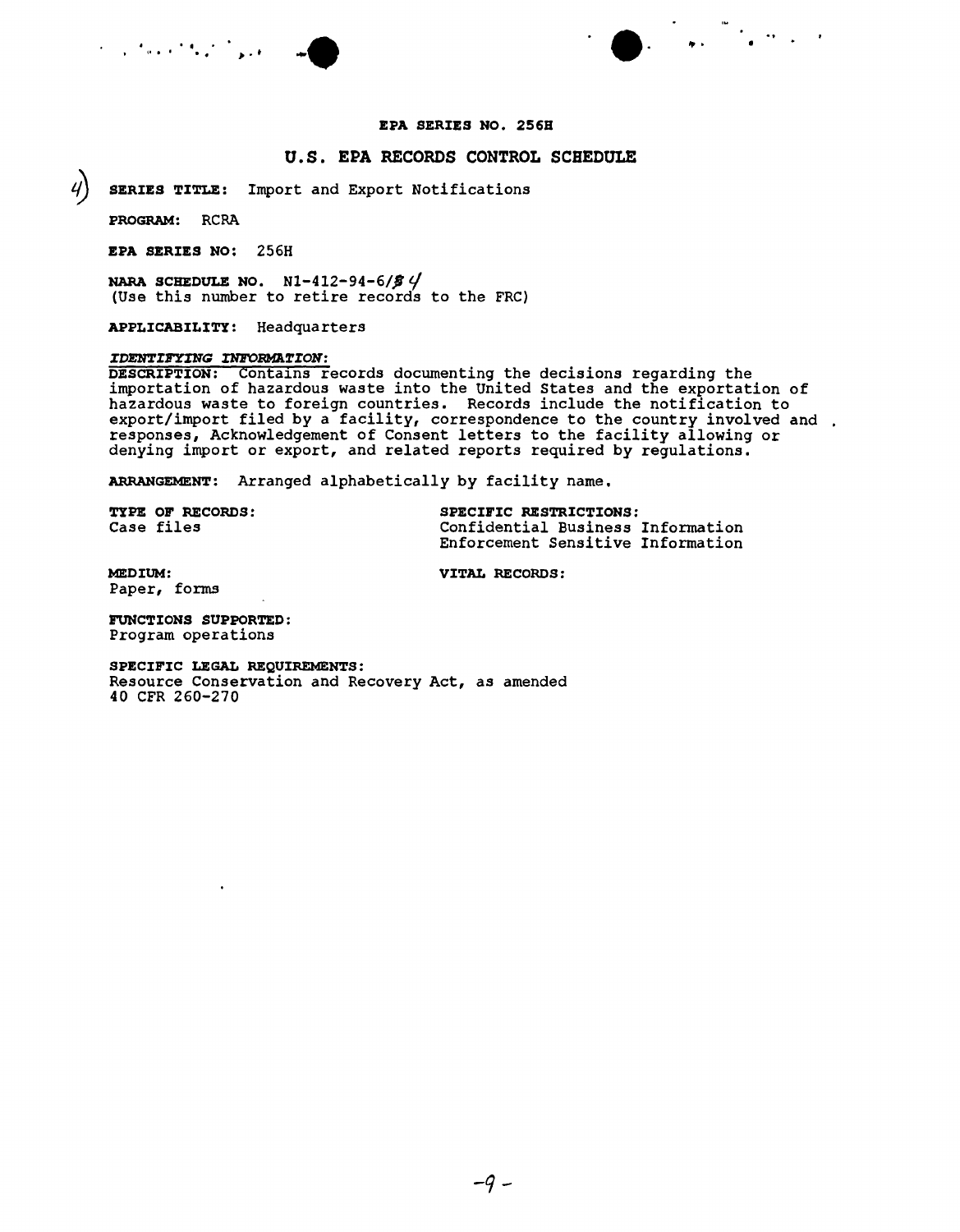

EPA SERIES NO. 256H

DISPOSITION INFORMATION:

FINAL DISPOSITION: Disposable

TRANSFER TO FRC PERMITTED: Yes

FILE BREAK INSTRUCTIONS: Break file at the end of each fiscal year; bring forward active materials.

DISPOSITION INSTRUCTIONS: Keep inactive materials in office for at least 1 year after file break, then retire to FRC. Destroy 5 years after file break.

#### APPLICATION GUIDANCE:

REASONS FOR DISPOSITION: This item covers a special Headquarters function as part of the overall RCRA facilities and permitting program operations. Retention of these records is consistent with the retention of related permit records and recordkeeping requirements required in the statutes for generators<br>of hazardous waste facilities.

AGENCY-WIDE GUIDANCE: This item applies to import and export records held in the Office of Waste Enforcement, RCRA Enforcement Division which is responsible for retiring these records to the Federal Records Center. Copies of these records may be maintained in the Regional RCRA permits files and may be retired under that series. All other copies of these records can be destroyed when no longer needed.

See EPA 478R for RCRA Generators, Transporters, and TSD Facilities Files, EPA<br>206R for RCRA Corrective Actions, EPA 207R for Enforcement Action Files, and<br>EPA 211R for Compliance Files. EPA 369H Covers Transboundary Moveme West Hapam Pelicy Files.<br>PROGRAM OFFICE GUIDANCE/ DESCRIPTIVE INFORMATION:

| <b>CUSTODIAL INFORMATION:</b>                       |                        |                         |
|-----------------------------------------------------|------------------------|-------------------------|
| CONTROLLING UNIT:                                   | CONTACT POINT:         |                         |
| <b>Name: OWPE/RED</b>                               |                        | Name: Mary Jean Osborne |
| <b>Location: U.S. EPA HQ</b>                        | Mail Code: 0S-520      |                         |
| Inclusive Dates: $1984 -$                           |                        | Telephone: 202-260-8731 |
| Volume on Hand (Feet): 6 cft.                       | Office: OSWER/OWPE/RED |                         |
| Annual Accumulation: 1 lft./yr.<br>(feet or inches) | Room: M 2830           |                         |

CONTROL INFORMATION: RELATED ITEMS: EPA 206R, EPA 207R, EPA 211R, EPA 478R

PREVIOUSLY APPROVED BY NARA SCHEDULE NOS: NC1-412-85-16/29b

| Approval        | Approval         | Entry       | Last     |
|-----------------|------------------|-------------|----------|
| <b>Date EPA</b> | <b>Date NARA</b> | <b>Date</b> | Modified |
|                 |                  | 3/30/92     | 12/15/94 |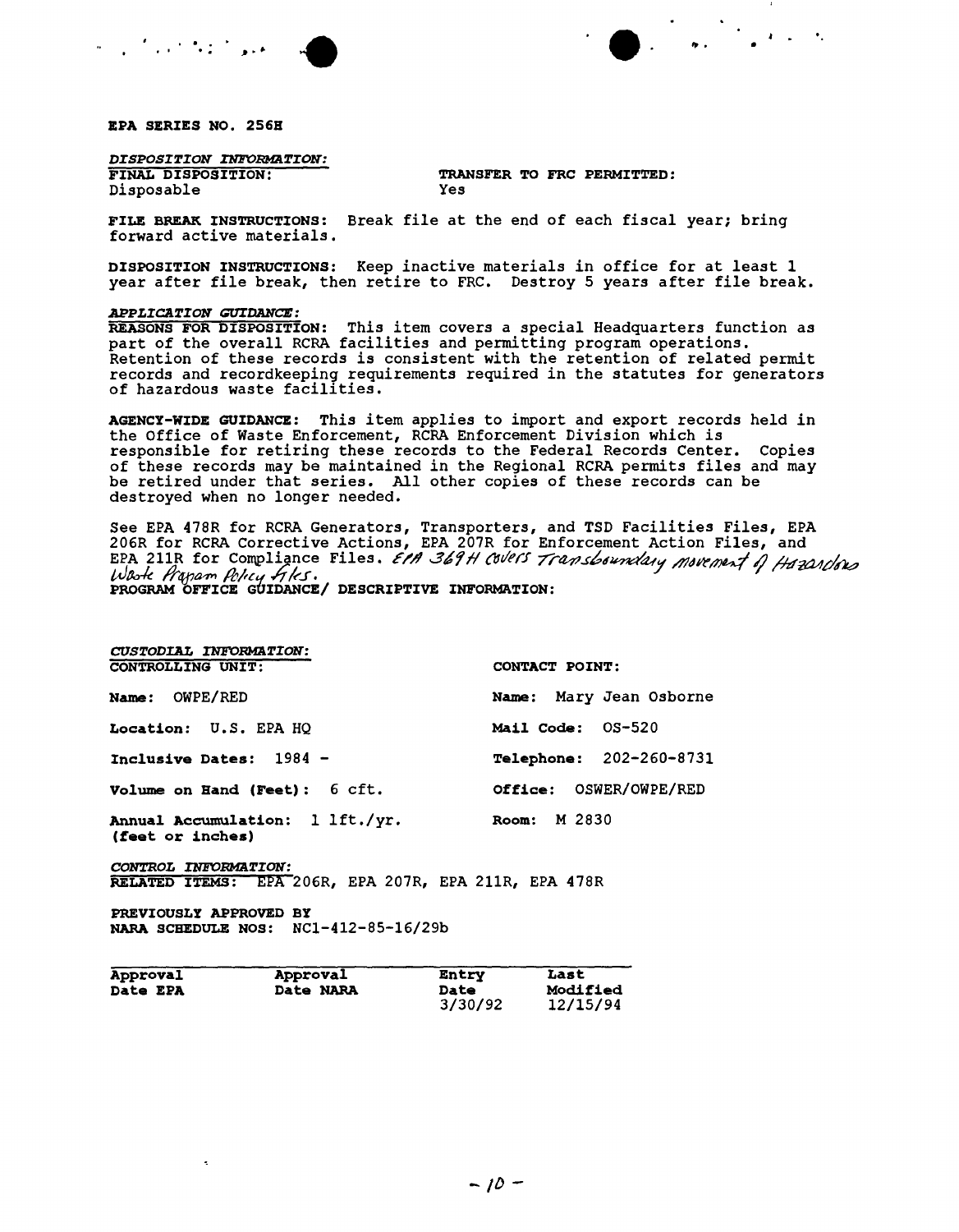



#### EPA SERIES NO. 332A

#### u.s. EPA RECORDS CONTROL SCHEDULE

~) SERIES TITLE: Regulatory Impact Analyses Under Executive Order 12866

PROGRAM: All Programs

EPA SERIES NO: 332H

NARA SCHEDULE NO.  $N1-412-94-6/7$ (Use this number to retire records to the FRC)

APPLICABILITY: Headquarters

#### *IDENTI1!YING INFORMATION:*

DESCRIPTION: Records consist of reports on the regulatory impact of Agency proposed rules, regulations and statutes. Information used to assess the costs and benefits of regulations is drawn primarily from existing information collections such as: national surveys (eg., community Water Supply Survey, National Urban Pesticide Applicator Survey), State studies, U.S. Geologic Survey studies, EPA data bases, and other sources.

ARRANGEMENT: Arrangement varies.

Case files

TYPE OF RECORDS: SPECIFIC RESTRICTIONS:

Paper No. 2016

MEDIUM: VITAL RECORD:

FUNCTIONS SUPPORTED: Regulatory development

SPECIFIC LEGAL REQUIREMENTS: Executive Order 12866